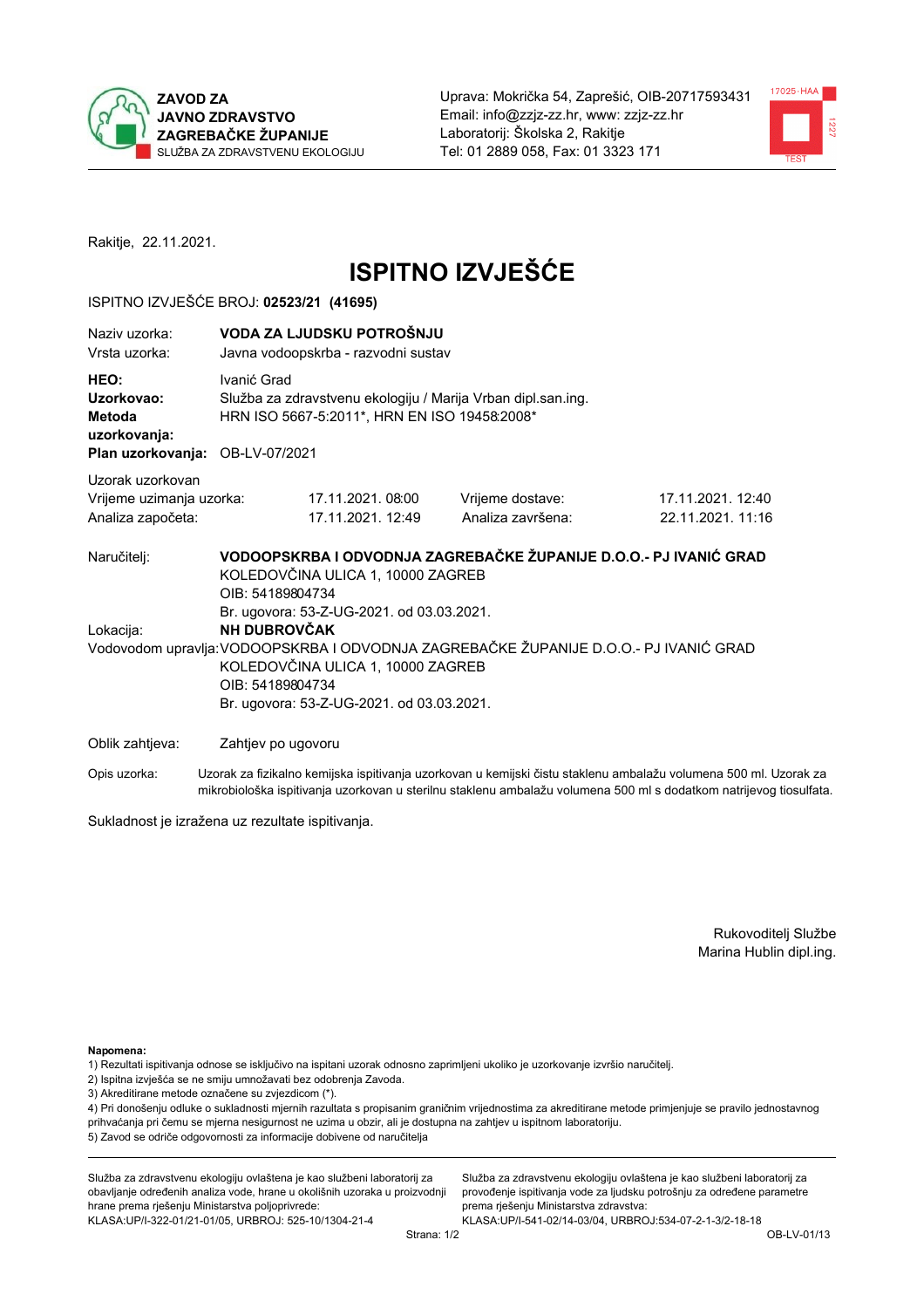## **REZULTATI ISPITIVANJA:**

| Pokazatelj                | <b>Metoda</b>                           | <b>MJ</b>                                | <b>Rezultatt</b> | <b>MDK**</b> | <b>Sukladno</b> |
|---------------------------|-----------------------------------------|------------------------------------------|------------------|--------------|-----------------|
| Temperatura               | Standard Methods 21st Ed.<br>2005.2550B | $\overline{C}$                           | 13,2             | 25           | DA              |
| Slobodni rezidualni klor  | HRN EN ISO 7393-2:2018*                 | $\overline{\text{mg/L}}$ Cl <sub>2</sub> | 0,20             | 0,5          | DA              |
| Boja                      | HRN EN ISO 7887:2012                    | mg/L Pt/Co skale                         | < 5              | 20           | DA              |
| Mutnoća                   | HRN EN ISO 7027-1:2016*                 | NTU jedinica                             | 0,31             | 4            | DA              |
| <b>Miris</b>              | HRN EN 1622:2008                        |                                          | bez              | bez          | DA              |
| Okus                      | HRN EN 1622:2008                        |                                          | bez              | bez          | DA              |
| pH                        | HRN EN ISO 10523:2012*                  | pH jedinica                              | 7,5              | $6.5 - 9.5$  | DA              |
| Temp.pri određivanju pH   |                                         | $\overline{c}$                           | 13,0             |              |                 |
| Elektrovodljivost         | HRN EN 27888:2008*                      | $\mu$ Scm <sup>-1</sup> pri 20°C         | 479              | 2500         | DA              |
| Utrošak KMnO <sub>4</sub> | HRN EN ISO 8467:2001                    | mg/L $O_2$                               | 0,7              | 5,0          | DA              |
| Kloridi                   | HRN EN ISO 10304-1:2009*                | mg/L CI                                  | 10,2             | 250,0        | DA              |
| Nitriti                   | HRN EN ISO 10304-1:2009*                | mg/L $(NO2)$                             | < 0,050          | 0,50         | DA              |
| Nitrati                   | HRN EN ISO 10304-1:2009*                | mg/L $(NO3)$                             | 5,2              | 50           | DA              |
| Amonij                    | HRN ISO 7150-1:1998*                    | mg/L $(NH_{\lambda}^{\dagger})$          | < 0,05           | 0,50         | DA              |

trezultat izražen kao manje od (<) odnosi se na granicu kvantifikacije

\*\*maksimalno dozvoljena koncentracija

## Izjava o sukladnosti

Prema ispitanim parametrima uzorak vode JE SUKLADAN zahtjevima članka 5. Zakona o vodi za ljudsku potrošnju (NN 56/2013, 64/2015, 104/2017, 115/2018, 16/2020) i priloga I Pravilnika o parametrima sukladnosti, metodama analize, monitoringu i planovima sigurnosti vode za ljudsku potrošnju te načinu vođenja registra pravnih osoba koje obavljaju djelatnost javne vodoopskrbe (NN 125/2017, 39/2020).

> Rukovoditelj Odjela Nikolina Ciban dipl.ing.

# Odjel za mikrobiološka ispitivanja voda

## **REZULTATI ISPITIVANJA:**

| Pokazatelj             | <b>Metoda</b>           | <b>MJ</b>   | <b>Rezultat</b> | MDK** | <b>Sukladno</b> |
|------------------------|-------------------------|-------------|-----------------|-------|-----------------|
| Ukupni koliformi       | HRN EN ISO 9308-1:2014* | broj/100 mL |                 |       | DA              |
| Escherichia coli       | HRN EN ISO 9308-1:2014* | broj/100 mL |                 |       | DA              |
| Enterokoki             | HRN EN ISO 7899-2:2000* | broj/100 mL |                 |       | DA              |
| Aerobne bakt -36°C/48h | HRN EN ISO 6222:2000*   | broj/1 mL   |                 | 100   | DA              |
| Aerobne bakt -22°C/72h | HRN EN ISO 6222:2000*   | broj/1 mL   |                 | 100   | DA              |

\*\*maksimalno dozvoljena koncentracija

#### Izjava o sukladnosti

Prema ispitanim parametrima uzorak vode JE SUKLADAN zahtjevima članka 5. Zakona o vodi za ljudsku potrošnju (NN 56/2013, 64/2015, 104/2017, 115/2018, 16/2020) i priloga I Pravilnika o parametrima sukladnosti, metodama analize, monitoringu i planovima sigurnosti vode za ljudsku potrošnju te načinu vođenja registra pravnih osoba koje obavljaju djelatnost javne vodoopskrbe (NN 125/2017, 39/2020).

> Rukovoditelj Odjela Marina Hublin dipl.ing.

#### KRAJ ISPITNOG IZVJEŠĆA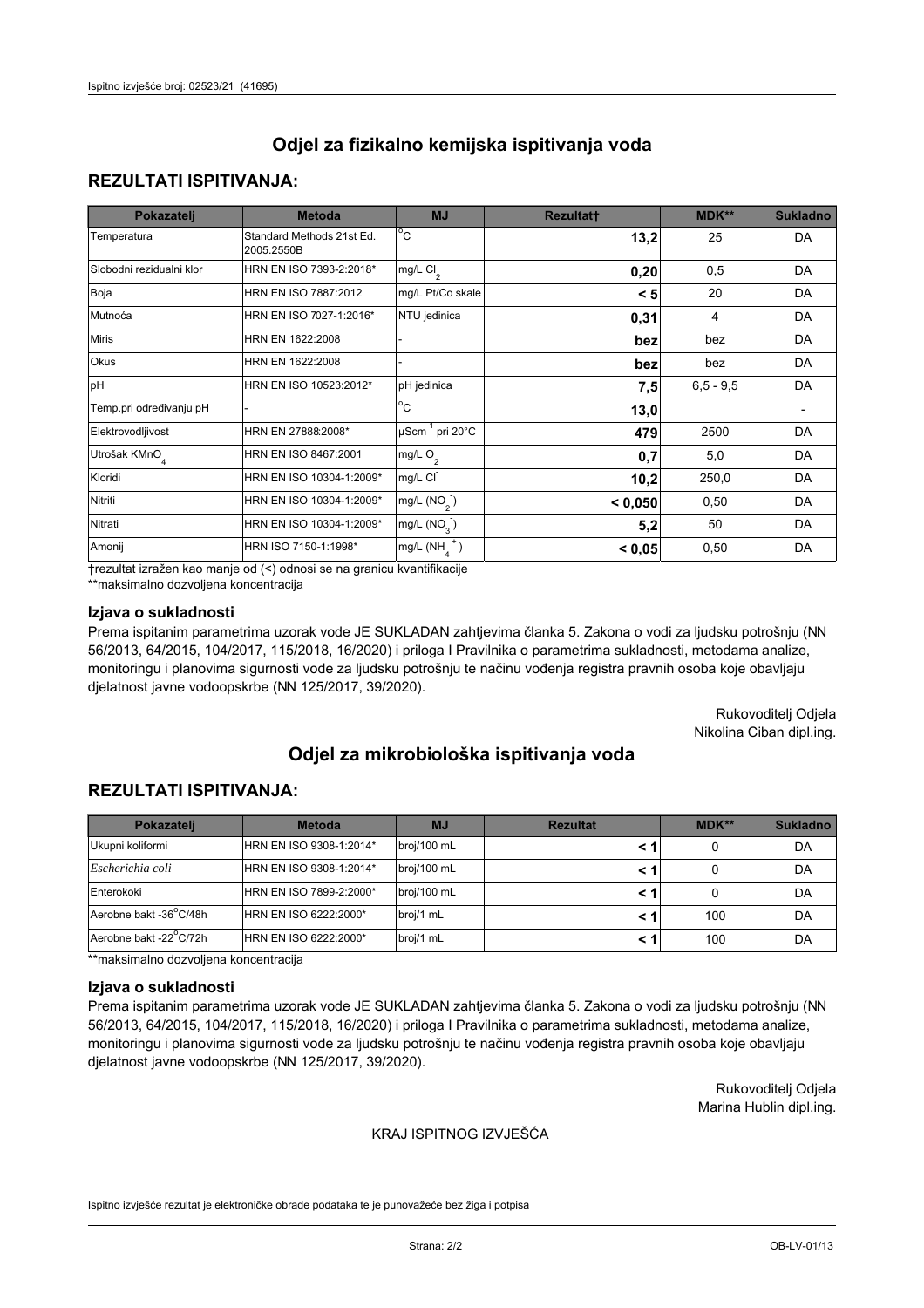



Rakitje, 22.11.2021.

# **ISPITNO IZVJEŠĆE**

#### ISPITNO IZVJEŠĆE BROJ: 02524/21 (41696)

| Naziy uzorka:<br>Vrsta uzorka:                                                  |                                      | VODA ZA LJUDSKU POTROŠNJU<br>Javna vodoopskrba - razvodni sustav                                                                                                                              |                                                                                                                                                            |                                        |  |  |
|---------------------------------------------------------------------------------|--------------------------------------|-----------------------------------------------------------------------------------------------------------------------------------------------------------------------------------------------|------------------------------------------------------------------------------------------------------------------------------------------------------------|----------------------------------------|--|--|
| HEO:<br>Uzorkovao:<br>Metoda<br>uzorkovanja:<br>Plan uzorkovanja: OB-LV-07/2021 | Ivanić Grad                          | Služba za zdravstvenu ekologiju / Marija Vrban dipl.san.ing.<br>HRN ISO 5667-5:2011*, HRN EN ISO 19458:2008*                                                                                  |                                                                                                                                                            |                                        |  |  |
| Uzorak uzorkovan<br>Vrijeme uzimanja uzorka:<br>Analiza započeta:               |                                      | 17.11.2021.08:15<br>17.11.2021. 12:49                                                                                                                                                         | Vrijeme dostave:<br>Analiza završena:                                                                                                                      | 17.11.2021. 12:40<br>22.11.2021. 11:16 |  |  |
| Naručitelj:<br>Lokacija:                                                        | OIB: 54189804734<br>OIB: 54189804734 | KOLEDOVČINA ULICA 1, 10000 ZAGREB<br>Br. ugovora: 53-Z-UG-2021. od 03.03.2021.<br>NH IVANIĆ GRAD, ŽERAVINEC<br>KOLEDOVČINA ULICA 1, 10000 ZAGREB<br>Br. ugovora: 53-Z-UG-2021. od 03.03.2021. | VODOOPSKRBA I ODVODNJA ZAGREBAČKE ŽUPANIJE D.O.O.- PJ IVANIĆ GRAD<br>Vodovodom upravlja: VODOOPSKRBA I ODVODNJA ZAGREBAČKE ŽUPANIJE D.O.O.- PJ IVANIĆ GRAD |                                        |  |  |
| Oblik zahtjeva:                                                                 | Zahtjev po ugovoru                   |                                                                                                                                                                                               |                                                                                                                                                            |                                        |  |  |

Opis uzorka: Uzorak za fizikalno kemijska ispitivanja uzorkovan u kemijski čistu staklenu ambalažu volumena 500 ml. Uzorak za mikrobiološka ispitivanja uzorkovan u sterilnu staklenu ambalažu volumena 500 ml s dodatkom natrijevog tiosulfata.

Sukladnost je izražena uz rezultate ispitivanja.

Rukovoditelj Službe Marina Hublin dipl.ing.

Napomena:

- 1) Rezultati ispitivanja odnose se isključivo na ispitani uzorak odnosno zaprimljeni ukoliko je uzorkovanje izvršio naručitelj.
- 2) Ispitna izvješća se ne smiju umnožavati bez odobrenja Zavoda.
- 3) Akreditirane metode označene su zvjezdicom (\*).

4) Pri donošenju odluke o sukladnosti mjernih razultata s propisanim graničnim vrijednostima za akreditirane metode primjenjuje se pravilo jednostavnog prihvaćanja pri čemu se mjerna nesigurnost ne uzima u obzir, ali je dostupna na zahtjev u ispitnom laboratoriju. 5) Zavod se odriče odgovornosti za informacije dobivene od naručitelja

Služba za zdravstvenu ekologiju ovlaštena je kao službeni laboratorij za obavljanje određenih analiza vode, hrane u okolišnih uzoraka u proizvodnji hrane prema rješenju Ministarstva poljoprivrede: KLASA.UP/I-322-01/21-01/05, URBROJ: 525-10/1304-21-4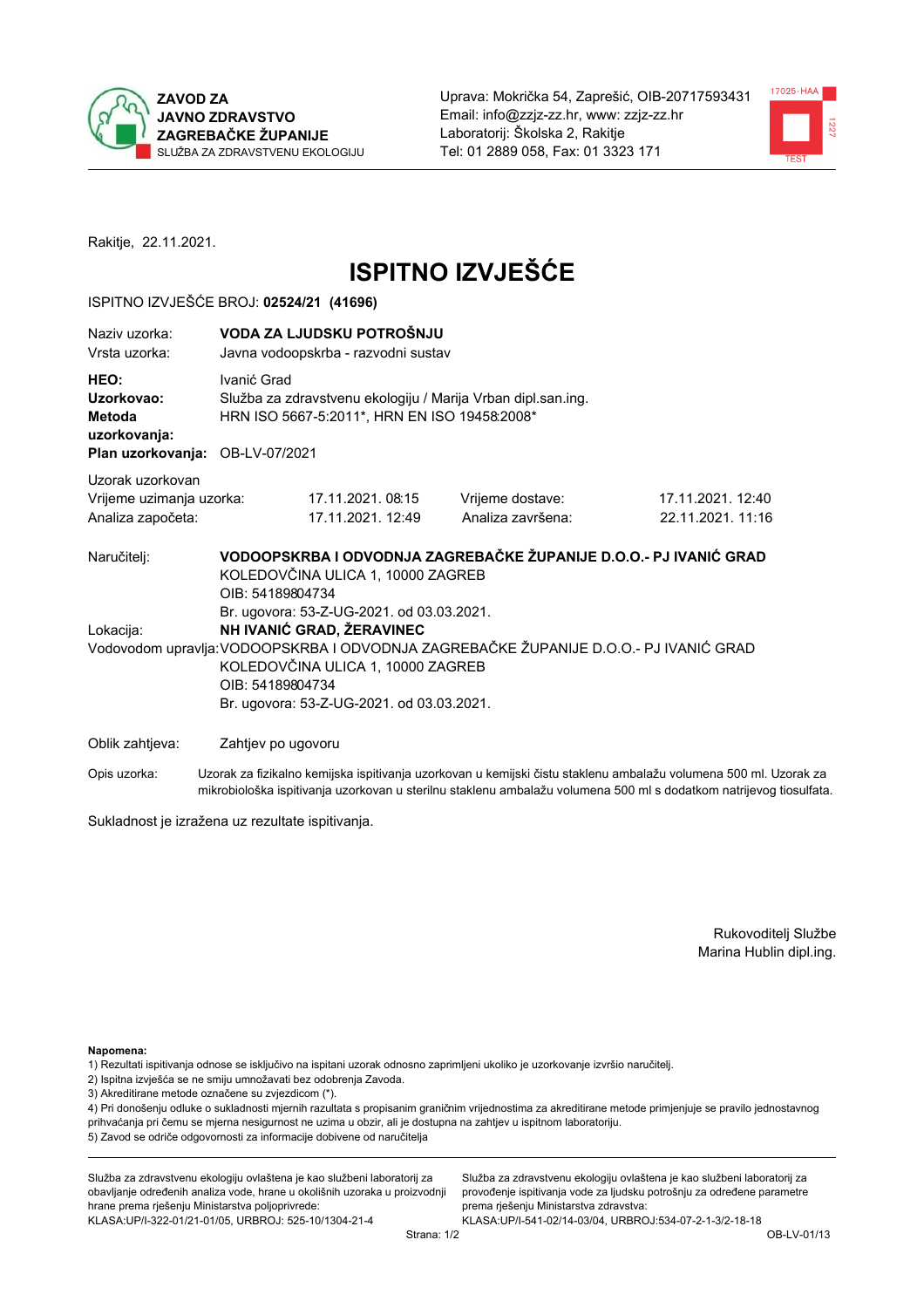## **REZULTATI ISPITIVANJA:**

| Pokazatelj                | <b>Metoda</b>                           | <b>MJ</b>                        | <b>Rezultatt</b> | MDK**       | <b>Sukladno</b> |
|---------------------------|-----------------------------------------|----------------------------------|------------------|-------------|-----------------|
| Temperatura               | Standard Methods 21st Ed.<br>2005.2550B | $^{\circ}$ C                     | 13,8             | 25          | DA              |
| Slobodni rezidualni klor  | HRN EN ISO 7393-2:2018*                 | mg/L $Cl2$                       | 0,08             | 0,5         | DA              |
| Boja                      | HRN EN ISO 7887:2012                    | mg/L Pt/Co skale                 | < 5              | 20          | DA              |
| Mutnoća                   | HRN EN ISO 7027-1:2016*                 | NTU jedinica                     | 0,27             | 4           | DA              |
| <b>Miris</b>              | HRN EN 1622:2008                        |                                  | bez              | bez         | DA              |
| Okus                      | HRN EN 1622:2008                        |                                  | bez              | bez         | DA              |
| pH                        | HRN EN ISO 10523:2012*                  | pH jedinica                      | 7,5              | $6,5 - 9,5$ | DA              |
| Temp.pri određivanju pH   |                                         | $\overline{c}$                   | 13,7             |             |                 |
| Elektrovodljivost         | HRN EN 27888:2008*                      | $\mu$ Scm <sup>-1</sup> pri 20°C | 461              | 2500        | DA              |
| Utrošak KMnO <sub>4</sub> | HRN EN ISO 8467:2001                    | mg/L O <sub>2</sub>              | 0,7              | 5,0         | DA              |
| Kloridi                   | HRN EN ISO 10304-1:2009*                | mg/L CI                          | 10,0             | 250,0       | DA              |
| Nitriti                   | HRN EN ISO 10304-1:2009*                | mg/L $(NO2)$                     | < 0,050          | 0,50        | DA              |
| Nitrati                   | HRN EN ISO 10304-1:2009*                | mg/L (NO <sub>3</sub> )          | 6,0              | 50          | DA              |
| Amonij                    | HRN ISO 7150-1:1998*                    | $mg/L(NH_A^+)$                   | < 0,05           | 0,50        | DA              |

trezultat izražen kao manje od (<) odnosi se na granicu kvantifikacije

\*\*maksimalno dozvoljena koncentracija

## Izjava o sukladnosti

Prema ispitanim parametrima uzorak vode JE SUKLADAN zahtjevima članka 5. Zakona o vodi za ljudsku potrošnju (NN 56/2013, 64/2015, 104/2017, 115/2018, 16/2020) i priloga I Pravilnika o parametrima sukladnosti, metodama analize, monitoringu i planovima sigurnosti vode za ljudsku potrošnju te načinu vođenja registra pravnih osoba koje obavljaju djelatnost javne vodoopskrbe (NN 125/2017, 39/2020).

> Rukovoditelj Odjela Nikolina Ciban dipl.ing.

# Odjel za mikrobiološka ispitivanja voda

## **REZULTATI ISPITIVANJA:**

| Pokazateli             | <b>Metoda</b>           | <b>MJ</b>   | <b>Rezultat</b> | MDK** | <b>Sukladno</b> |
|------------------------|-------------------------|-------------|-----------------|-------|-----------------|
| Ukupni koliformi       | HRN EN ISO 9308-1:2014* | broj/100 mL |                 |       | DA              |
| Escherichia coli       | HRN EN ISO 9308-1:2014* | broj/100 mL |                 |       | DA              |
| Enterokoki             | HRN EN ISO 7899-2:2000* | broj/100 mL |                 |       | DA              |
| Aerobne bakt -36°C/48h | HRN EN ISO 6222:2000*   | broj/1 mL   |                 | 100   | DA              |
| Aerobne bakt -22°C/72h | HRN EN ISO 6222:2000*   | broj/1 mL   |                 | 100   | DA              |

\*\*maksimalno dozvoljena koncentracija

#### Izjava o sukladnosti

Prema ispitanim parametrima uzorak vode JE SUKLADAN zahtjevima članka 5. Zakona o vodi za ljudsku potrošnju (NN 56/2013, 64/2015, 104/2017, 115/2018, 16/2020) i priloga I Pravilnika o parametrima sukladnosti, metodama analize, monitoringu i planovima sigurnosti vode za ljudsku potrošnju te načinu vođenja registra pravnih osoba koje obavljaju djelatnost javne vodoopskrbe (NN 125/2017, 39/2020).

> Rukovoditelj Odjela Marina Hublin dipl.ing.

#### KRAJ ISPITNOG IZVJEŠĆA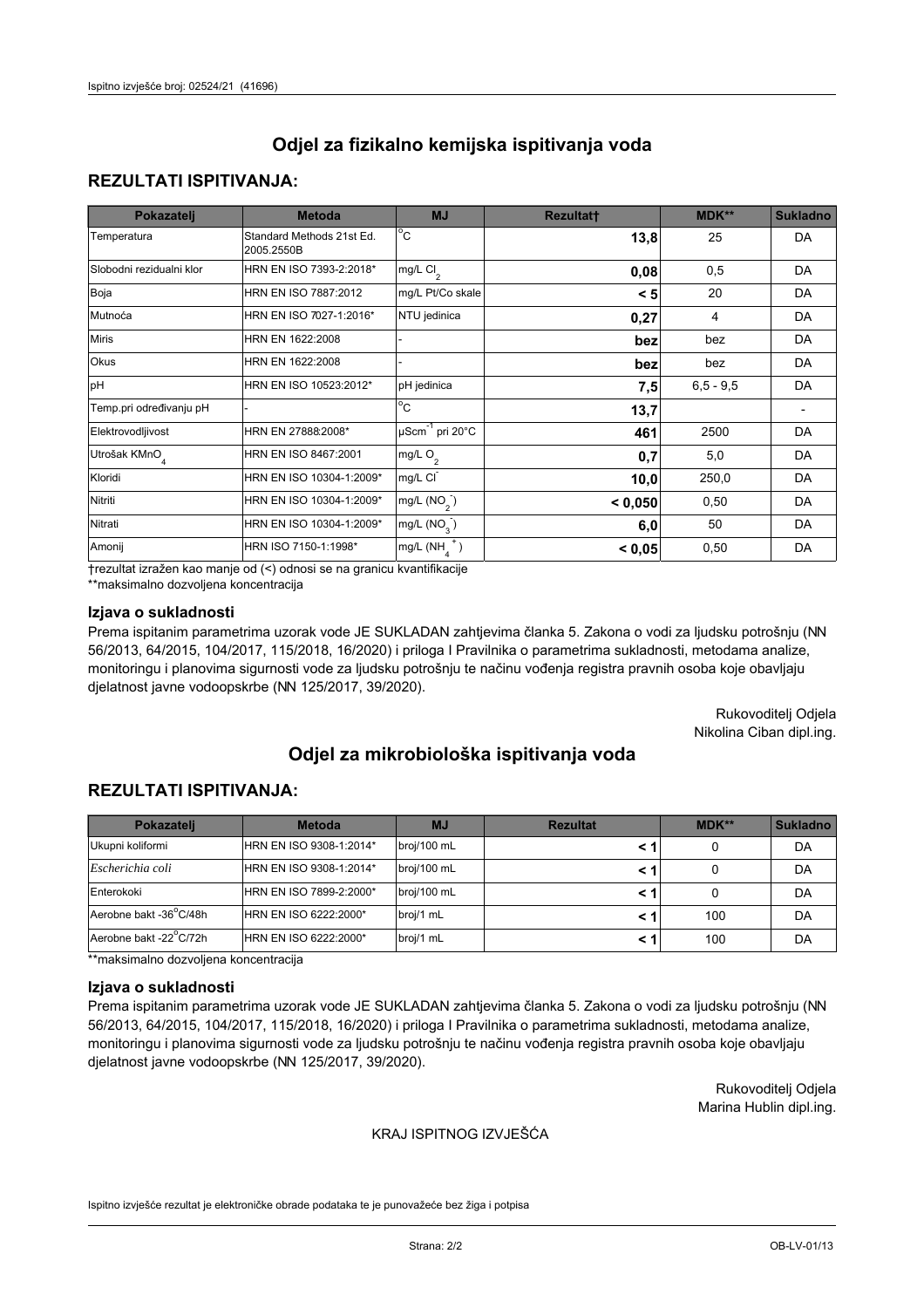



Rakitje, 22.11.2021.

# **ISPITNO IZVJEŠĆE**

### ISPITNO IZVJEŠĆE BROJ: 02525/21 (41697)

| Naziy uzorka:<br>Vrsta uzorka:                                                  | VODA ZA LJUDSKU POTROŠNJU<br>Javna vodoopskrba - razvodni sustav                                                                                                                                                                      |                                                                                                                                                            |                                                                                                                  |  |  |
|---------------------------------------------------------------------------------|---------------------------------------------------------------------------------------------------------------------------------------------------------------------------------------------------------------------------------------|------------------------------------------------------------------------------------------------------------------------------------------------------------|------------------------------------------------------------------------------------------------------------------|--|--|
| HEO:<br>Uzorkovao:<br>Metoda<br>uzorkovanja:<br>Plan uzorkovanja: OB-LV-07/2021 | Ivanić Grad<br>Služba za zdravstvenu ekologiju / Marija Vrban dipl.san.ing.<br>HRN ISO 5667-5:2011*, HRN EN ISO 19458:2008*                                                                                                           |                                                                                                                                                            |                                                                                                                  |  |  |
| Uzorak uzorkovan                                                                |                                                                                                                                                                                                                                       |                                                                                                                                                            |                                                                                                                  |  |  |
| Vrijeme uzimanja uzorka:                                                        | 17.11.2021.08:30                                                                                                                                                                                                                      | Vrijeme dostave:                                                                                                                                           | 17.11.2021. 12:40                                                                                                |  |  |
| Analiza započeta:                                                               | 17.11.2021. 12:49                                                                                                                                                                                                                     | Analiza završena:                                                                                                                                          | 22.11.2021.11:16                                                                                                 |  |  |
| Naručitelj:<br>Lokacija:                                                        | KOLEDOVČINA ULICA 1, 10000 ZAGREB<br>OIB: 54189804734<br>Br. ugovora: 53-Z-UG-2021. od 03.03.2021.<br>NH KLOŠTAR IVANIĆ, CENTAR<br>KOLEDOVČINA ULICA 1, 10000 ZAGREB<br>OIB: 54189804734<br>Br. ugovora: 53-Z-UG-2021. od 03.03.2021. | VODOOPSKRBA I ODVODNJA ZAGREBAČKE ŽUPANIJE D.O.O.- PJ IVANIĆ GRAD<br>Vodovodom upravlja: VODOOPSKRBA I ODVODNJA ZAGREBAČKE ŽUPANIJE D.O.O.- PJ IVANIĆ GRAD |                                                                                                                  |  |  |
| Oblik zahtjeva:                                                                 | Zahtjev po ugovoru                                                                                                                                                                                                                    |                                                                                                                                                            |                                                                                                                  |  |  |
| Opis uzorka:                                                                    |                                                                                                                                                                                                                                       |                                                                                                                                                            | Uzorak za fizikalno kemijska ispitivanja uzorkovan u kemijski čistu staklenu ambalažu volumena 500 ml. Uzorak za |  |  |

mikrobiološka ispitivanja uzorkovan u sterilnu staklenu ambalažu volumena 500 ml s dodatkom natrijevog tiosulfata.

Sukladnost je izražena uz rezultate ispitivanja.

Rukovoditelj Službe Marina Hublin dipl.ing.

Napomena:

- 1) Rezultati ispitivanja odnose se isključivo na ispitani uzorak odnosno zaprimljeni ukoliko je uzorkovanje izvršio naručitelj.
- 2) Ispitna izvješća se ne smiju umnožavati bez odobrenja Zavoda.
- 3) Akreditirane metode označene su zvjezdicom (\*).

4) Pri donošenju odluke o sukladnosti mjernih razultata s propisanim graničnim vrijednostima za akreditirane metode primjenjuje se pravilo jednostavnog prihvaćanja pri čemu se mjerna nesigurnost ne uzima u obzir, ali je dostupna na zahtjev u ispitnom laboratoriju. 5) Zavod se odriče odgovornosti za informacije dobivene od naručitelja

Služba za zdravstvenu ekologiju ovlaštena je kao službeni laboratorij za obavljanje određenih analiza vode, hrane u okolišnih uzoraka u proizvodnji hrane prema rješenju Ministarstva poljoprivrede: KLASA: UP/I-322-01/21-01/05, URBROJ: 525-10/1304-21-4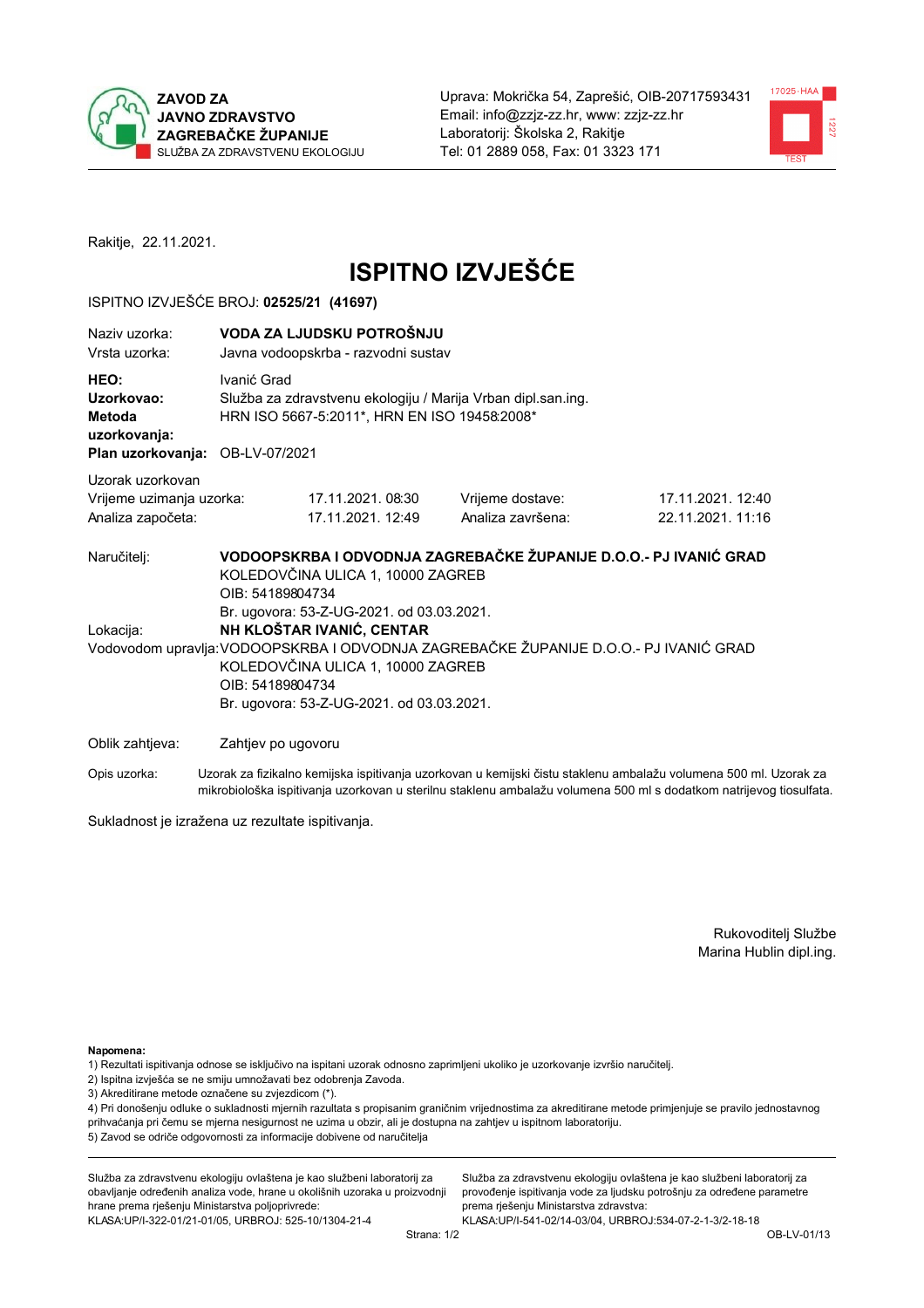## **REZULTATI ISPITIVANJA:**

| Pokazatelj                | <b>Metoda</b>                           | <b>MJ</b>                                   | <b>Rezultatt</b> | <b>MDK**</b> | <b>Sukladno</b> |
|---------------------------|-----------------------------------------|---------------------------------------------|------------------|--------------|-----------------|
| Temperatura               | Standard Methods 21st Ed.<br>2005.2550B | $^{\circ}$ C                                | 14,0             | 25           | DA              |
| Slobodni rezidualni klor  | HRN EN ISO 7393-2:2018*                 | $mg/L$ Cl <sub>2</sub>                      | 0,30             | 0,5          | DA              |
| Boja                      | HRN EN ISO 7887:2012                    | mg/L Pt/Co skale                            | < 5              | 20           | DA              |
| Mutnoća                   | HRN EN ISO 7027-1:2016*                 | NTU jedinica                                | 0,29             | 4            | DA              |
| <b>Miris</b>              | HRN EN 1622:2008                        |                                             | bez              | bez          | DA              |
| Okus                      | HRN EN 1622:2008                        |                                             | bez              | bez          | DA              |
| pH                        | HRN EN ISO 10523:2012*                  | pH jedinica                                 | 7,5              | $6.5 - 9.5$  | DA              |
| Temp.pri određivanju pH   |                                         | $\rm ^{\circ}c$                             | 14,1             |              |                 |
| Elektrovodljivost         | HRN EN 27888:2008*                      | $\overline{\mu}$ Scm <sup>-1</sup> pri 20°C | 456              | 2500         | DA              |
| Utrošak KMnO <sub>4</sub> | HRN EN ISO 8467:2001                    | mg/L $O_2$                                  | 0,6              | 5,0          | DA              |
| Kloridi                   | HRN EN ISO 10304-1:2009*                | mg/L CI                                     | 9,9              | 250,0        | DA              |
| Nitriti                   | HRN EN ISO 10304-1:2009*                | mg/L (NO <sub>2</sub> )                     | < 0.050          | 0,50         | DA              |
| Nitrati                   | HRN EN ISO 10304-1:2009*                | mg/L $(NO_{3})$                             | 5,2              | 50           | DA              |
| Amonij                    | HRN ISO 7150-1:1998*                    | mg/L $(NH_A^+)$                             | < 0,05           | 0,50         | DA              |

trezultat izražen kao manje od (<) odnosi se na granicu kvantifikacije

\*\*maksimalno dozvoljena koncentracija

## Izjava o sukladnosti

Prema ispitanim parametrima uzorak vode JE SUKLADAN zahtjevima članka 5. Zakona o vodi za ljudsku potrošnju (NN 56/2013, 64/2015, 104/2017, 115/2018, 16/2020) i priloga I Pravilnika o parametrima sukladnosti, metodama analize, monitoringu i planovima sigurnosti vode za ljudsku potrošnju te načinu vođenja registra pravnih osoba koje obavljaju djelatnost javne vodoopskrbe (NN 125/2017, 39/2020).

> Rukovoditelj Odjela Nikolina Ciban dipl.ing.

# Odjel za mikrobiološka ispitivanja voda

## **REZULTATI ISPITIVANJA:**

| Pokazateli             | <b>Metoda</b>           | <b>MJ</b>   | <b>Rezultat</b> | MDK** | <b>Sukladno</b> |
|------------------------|-------------------------|-------------|-----------------|-------|-----------------|
| Ukupni koliformi       | HRN EN ISO 9308-1:2014* | broj/100 mL |                 |       | DA              |
| Escherichia coli       | HRN EN ISO 9308-1:2014* | broj/100 mL |                 |       | DA              |
| Enterokoki             | HRN EN ISO 7899-2:2000* | broj/100 mL |                 |       | DA              |
| Aerobne bakt -36°C/48h | HRN EN ISO 6222:2000*   | broj/1 mL   |                 | 100   | DA              |
| Aerobne bakt -22°C/72h | HRN EN ISO 6222:2000*   | broj/1 mL   |                 | 100   | DA              |

\*\*maksimalno dozvoljena koncentracija

#### Izjava o sukladnosti

Prema ispitanim parametrima uzorak vode JE SUKLADAN zahtjevima članka 5. Zakona o vodi za ljudsku potrošnju (NN 56/2013, 64/2015, 104/2017, 115/2018, 16/2020) i priloga I Pravilnika o parametrima sukladnosti, metodama analize, monitoringu i planovima sigurnosti vode za ljudsku potrošnju te načinu vođenja registra pravnih osoba koje obavljaju djelatnost javne vodoopskrbe (NN 125/2017, 39/2020).

> Rukovoditelj Odjela Marina Hublin dipl.ing.

#### KRAJ ISPITNOG IZVJEŠĆA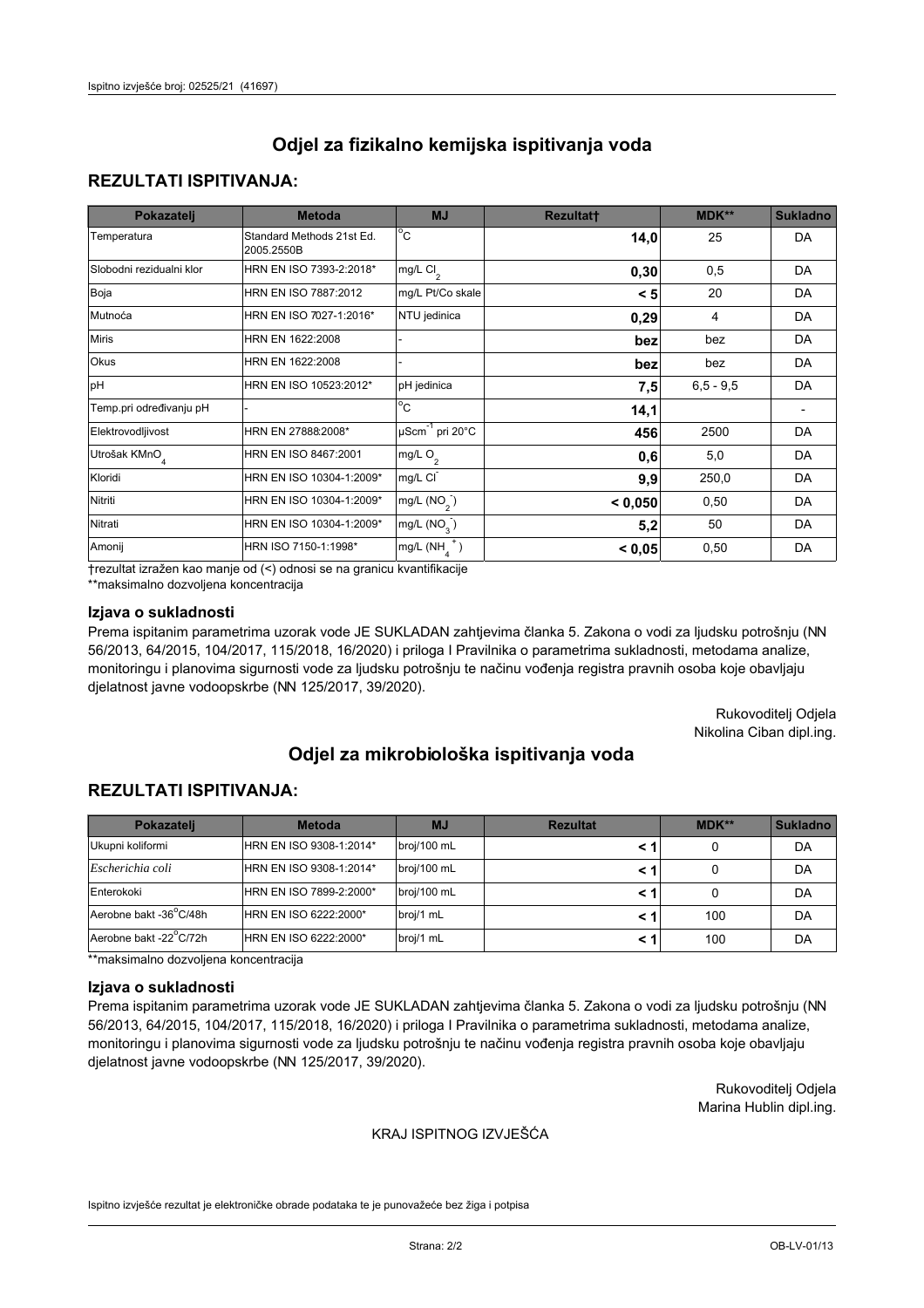



Rakitje, 22.11.2021.

# **ISPITNO IZVJEŠĆE**

#### ISPITNO IZVJEŠĆE BROJ: 02526/21 (41699)

| Naziv uzorka:<br>Vrsta uzorka:                                                                                                                                                                                                 |  | VODA ZA LJUDSKU POTROŠNJU<br>Javna vodoopskrba - razvodni sustav                                                            |                                                                   |                                                                                                                  |  |  |  |
|--------------------------------------------------------------------------------------------------------------------------------------------------------------------------------------------------------------------------------|--|-----------------------------------------------------------------------------------------------------------------------------|-------------------------------------------------------------------|------------------------------------------------------------------------------------------------------------------|--|--|--|
| HEO:<br>Uzorkovao:<br>Metoda<br>uzorkovanja:<br>Plan uzorkovanja: OB-LV-07/2021                                                                                                                                                |  | Ivanić Grad<br>Služba za zdravstvenu ekologiju / Marija Vrban dipl.san.ing.<br>HRN ISO 5667-5:2011*, HRN EN ISO 19458:2008* |                                                                   |                                                                                                                  |  |  |  |
| Uzorak uzorkovan                                                                                                                                                                                                               |  |                                                                                                                             |                                                                   |                                                                                                                  |  |  |  |
| Vrijeme uzimanja uzorka:<br>Analiza započeta:                                                                                                                                                                                  |  | 17.11.2021.08:45<br>17.11.2021. 12:50                                                                                       | Vrijeme dostave:<br>Analiza završena:                             | 17.11.2021. 12:40<br>22.11.2021. 11:17                                                                           |  |  |  |
| Naručitelj:                                                                                                                                                                                                                    |  | KOLEDOVČINA ULICA 1, 10000 ZAGREB<br>OIB: 54189804734<br>Br. ugovora: 53-Z-UG-2021. od 03.03.2021.                          | VODOOPSKRBA I ODVODNJA ZAGREBAČKE ŽUPANIJE D.O.O.- PJ IVANIĆ GRAD |                                                                                                                  |  |  |  |
| SOBOČANI REZERVOAR<br>Lokacija:<br>Vodovodom upravlja: VODOOPSKRBA I ODVODNJA ZAGREBAČKE ŽUPANIJE D.O.O.- PJ IVANIĆ GRAD<br>KOLEDOVČINA ULICA 1, 10000 ZAGREB<br>OIB: 54189804734<br>Br. ugovora: 53-Z-UG-2021. od 03.03.2021. |  |                                                                                                                             |                                                                   |                                                                                                                  |  |  |  |
| Oblik zahtjeva:                                                                                                                                                                                                                |  | Zahtjev po ugovoru                                                                                                          |                                                                   |                                                                                                                  |  |  |  |
| Opis uzorka:                                                                                                                                                                                                                   |  |                                                                                                                             |                                                                   | Uzorak za fizikalno kemijska ispitivanja uzorkovan u kemijski čistu staklenu ambalažu volumena 500 ml. Uzorak za |  |  |  |

Sukladnost je izražena uz rezultate ispitivanja.

Rukovoditelj Službe Marina Hublin dipl.ing.

Napomena:

- 1) Rezultati ispitivanja odnose se isključivo na ispitani uzorak odnosno zaprimljeni ukoliko je uzorkovanje izvršio naručitelj.
- 2) Ispitna izvješća se ne smiju umnožavati bez odobrenja Zavoda.
- 3) Akreditirane metode označene su zvjezdicom (\*).

4) Pri donošenju odluke o sukladnosti mjernih razultata s propisanim graničnim vrijednostima za akreditirane metode primjenjuje se pravilo jednostavnog prihvaćanja pri čemu se mjerna nesigurnost ne uzima u obzir, ali je dostupna na zahtjev u ispitnom laboratoriju. 5) Zavod se odriče odgovornosti za informacije dobivene od naručitelja

mikrobiološka ispitivanja uzorkovan u sterilnu staklenu ambalažu volumena 500 ml s dodatkom natrijevog tiosulfata.

Služba za zdravstvenu ekologiju ovlaštena je kao službeni laboratorij za obavljanje određenih analiza vode, hrane u okolišnih uzoraka u proizvodnji hrane prema rješenju Ministarstva poljoprivrede: KLASA.UP/I-322-01/21-01/05, URBROJ: 525-10/1304-21-4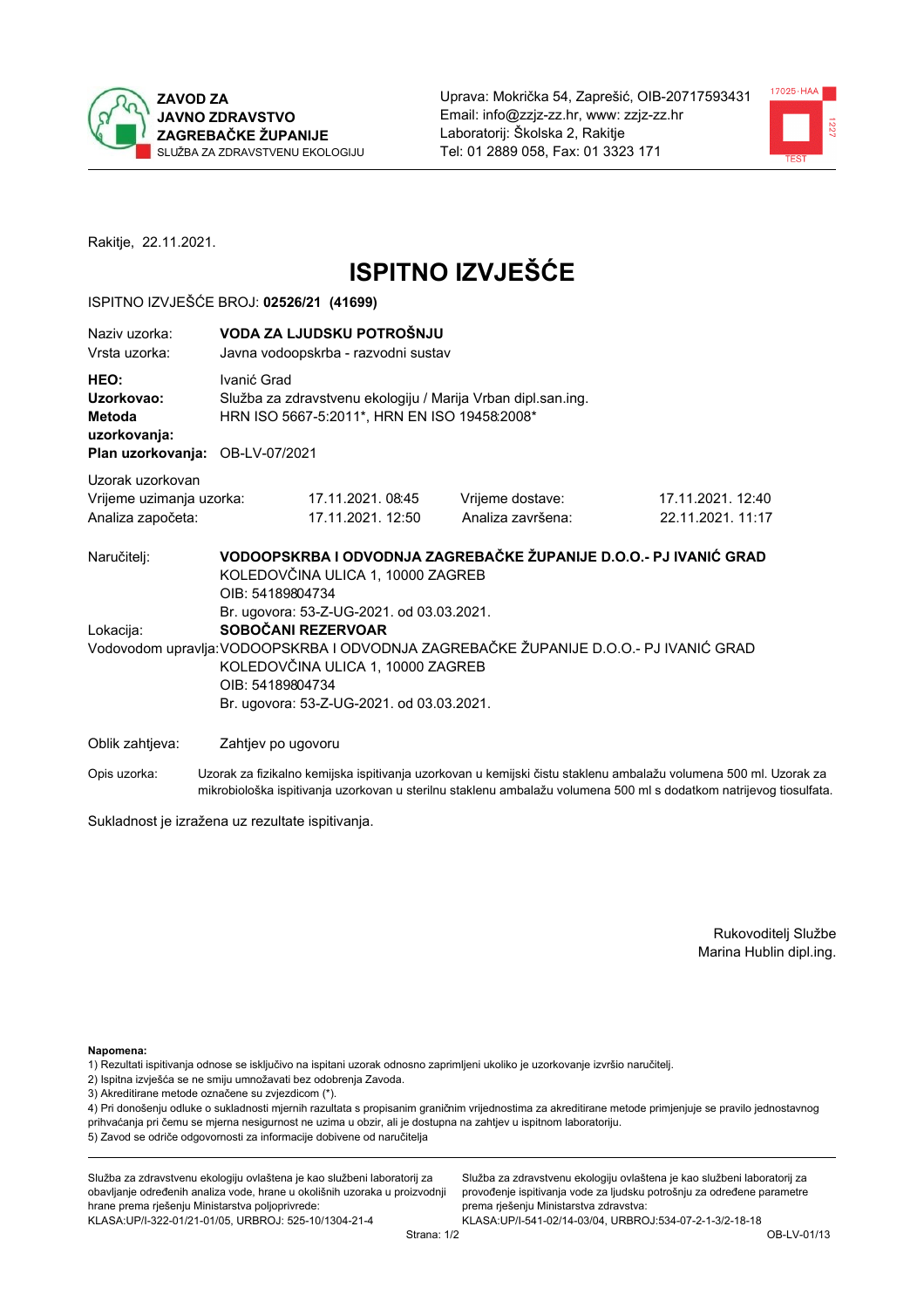## **REZULTATI ISPITIVANJA:**

| Pokazatelj                | <b>Metoda</b>                           | <b>MJ</b>                        | <b>Rezultatt</b> | MDK**       | <b>Sukladno</b> |
|---------------------------|-----------------------------------------|----------------------------------|------------------|-------------|-----------------|
| Temperatura               | Standard Methods 21st Ed.<br>2005.2550B | $^{\circ}$ C                     | 14,8             | 25          | DA              |
| Slobodni rezidualni klor  | HRN EN ISO 7393-2:2018*                 | mg/L $Cl2$                       | 0,29             | 0,5         | DA              |
| Boja                      | HRN EN ISO 7887:2012                    | mg/L Pt/Co skale                 | < 5              | 20          | DA              |
| Mutnoća                   | HRN EN ISO 7027-1:2016*                 | NTU jedinica                     | 0,21             | 4           | DA              |
| <b>Miris</b>              | HRN EN 1622:2008                        |                                  | bez              | bez         | DA              |
| Okus                      | HRN EN 1622:2008                        |                                  | bez              | bez         | DA              |
| pH                        | HRN EN ISO 10523:2012*                  | pH jedinica                      | 7,5              | $6,5 - 9,5$ | DA              |
| Temp.pri određivanju pH   |                                         | $\overline{c}$                   | 14,5             |             |                 |
| Elektrovodljivost         | HRN EN 27888:2008*                      | $\mu$ Scm <sup>-1</sup> pri 20°C | 459              | 2500        | DA              |
| Utrošak KMnO <sub>4</sub> | HRN EN ISO 8467:2001                    | mg/L O <sub>2</sub>              | 0,6              | 5,0         | DA              |
| Kloridi                   | HRN EN ISO 10304-1:2009*                | mg/L CI                          | 10,2             | 250,0       | DA              |
| Nitriti                   | HRN EN ISO 10304-1:2009*                | mg/L $(NO2)$                     | < 0,050          | 0,50        | DA              |
| Nitrati                   | HRN EN ISO 10304-1:2009*                | mg/L (NO <sub>3</sub> )          | 5,3              | 50          | DA              |
| Amonij                    | HRN ISO 7150-1:1998*                    | $mg/L(NH_A^+)$                   | < 0,05           | 0,50        | DA              |

trezultat izražen kao manje od (<) odnosi se na granicu kvantifikacije

\*\*maksimalno dozvoljena koncentracija

## Izjava o sukladnosti

Prema ispitanim parametrima uzorak vode JE SUKLADAN zahtjevima članka 5. Zakona o vodi za ljudsku potrošnju (NN 56/2013, 64/2015, 104/2017, 115/2018, 16/2020) i priloga I Pravilnika o parametrima sukladnosti, metodama analize, monitoringu i planovima sigurnosti vode za ljudsku potrošnju te načinu vođenja registra pravnih osoba koje obavljaju djelatnost javne vodoopskrbe (NN 125/2017, 39/2020).

> Rukovoditelj Odjela Nikolina Ciban dipl.ing.

# Odjel za mikrobiološka ispitivanja voda

## **REZULTATI ISPITIVANJA:**

| Pokazateli             | <b>Metoda</b>           | <b>MJ</b>   | <b>Rezultat</b> | MDK** | <b>Sukladno</b> |
|------------------------|-------------------------|-------------|-----------------|-------|-----------------|
| Ukupni koliformi       | HRN EN ISO 9308-1:2014* | broj/100 mL |                 |       | DA              |
| Escherichia coli       | HRN EN ISO 9308-1:2014* | broj/100 mL |                 |       | DA              |
| Enterokoki             | HRN EN ISO 7899-2:2000* | broj/100 mL |                 |       | DA              |
| Aerobne bakt -36°C/48h | HRN EN ISO 6222:2000*   | broj/1 mL   |                 | 100   | DA              |
| Aerobne bakt -22°C/72h | HRN EN ISO 6222:2000*   | broj/1 mL   | 10              | 100   | DA              |

\*\*maksimalno dozvoljena koncentracija

#### Izjava o sukladnosti

Prema ispitanim parametrima uzorak vode JE SUKLADAN zahtjevima članka 5. Zakona o vodi za ljudsku potrošnju (NN 56/2013, 64/2015, 104/2017, 115/2018, 16/2020) i priloga I Pravilnika o parametrima sukladnosti, metodama analize, monitoringu i planovima sigurnosti vode za ljudsku potrošnju te načinu vođenja registra pravnih osoba koje obavljaju djelatnost javne vodoopskrbe (NN 125/2017, 39/2020).

> Rukovoditelj Odjela Marina Hublin dipl.ing.

#### KRAJ ISPITNOG IZVJEŠĆA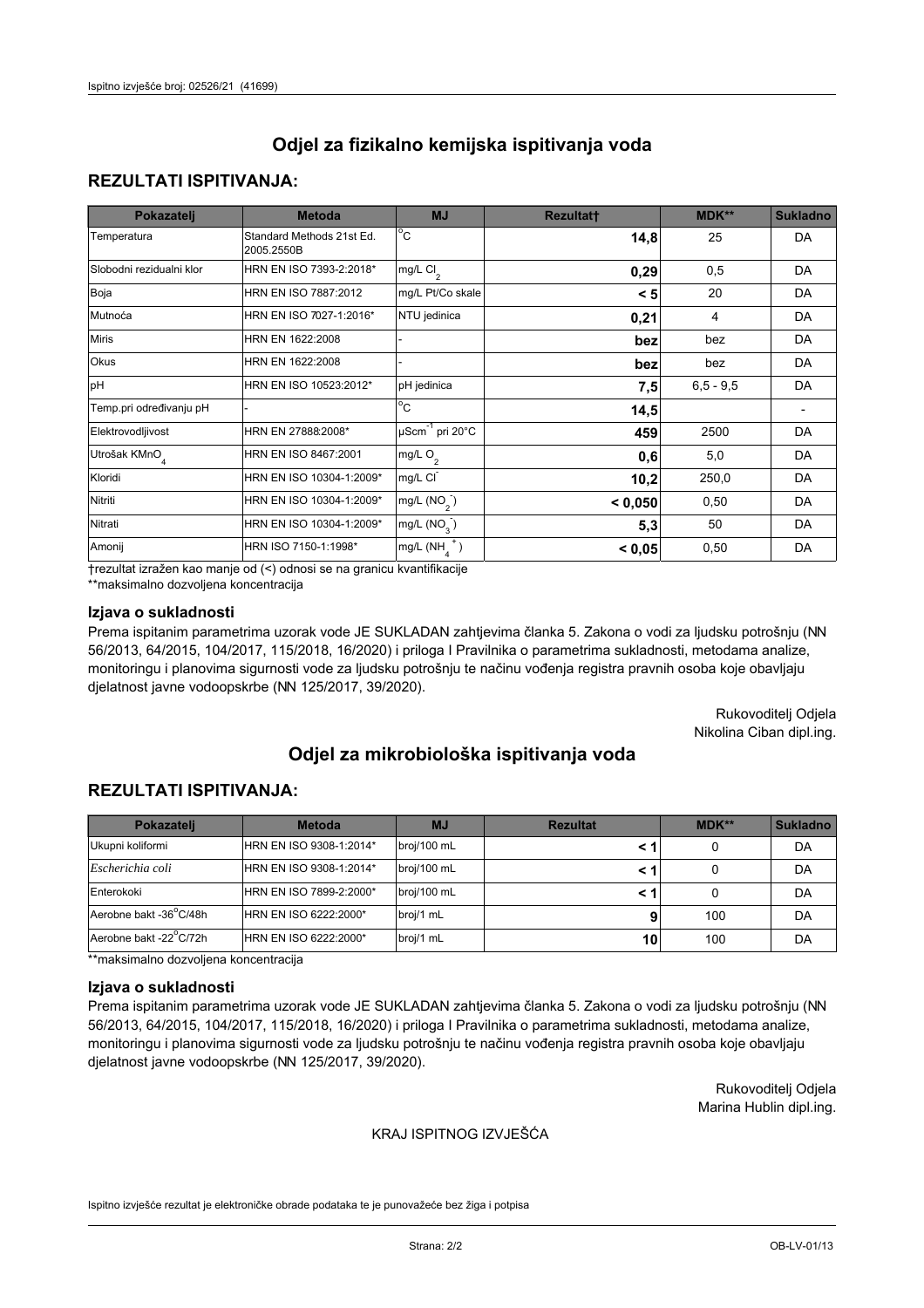



Rakitje, 22.11.2021.

# **ISPITNO IZVJEŠĆE**

#### ISPITNO IZVJEŠĆE BROJ: 02527/21 (41700)

| Naziv uzorka:<br>Vrsta uzorka:                                                  | VODA ZA LJUDSKU POTROŠNJU<br>Javna vodoopskrba - razvodni sustav                                                                                                                                                                                                                                                                                                                      |                                       |                                                                                                                  |  |  |  |  |  |
|---------------------------------------------------------------------------------|---------------------------------------------------------------------------------------------------------------------------------------------------------------------------------------------------------------------------------------------------------------------------------------------------------------------------------------------------------------------------------------|---------------------------------------|------------------------------------------------------------------------------------------------------------------|--|--|--|--|--|
| HEO:<br>Uzorkovao:<br>Metoda<br>uzorkovanja:<br>Plan uzorkovanja: OB-LV-07/2021 | Ivanić Grad<br>Služba za zdravstvenu ekologiju / Marija Vrban dipl.san.ing.<br>HRN ISO 5667-5:2011*, HRN EN ISO 19458:2008*                                                                                                                                                                                                                                                           |                                       |                                                                                                                  |  |  |  |  |  |
| Uzorak uzorkovan<br>Vrijeme uzimanja uzorka:<br>Analiza započeta:               | 17.11.2021.09:00<br>17.11.2021. 12:50                                                                                                                                                                                                                                                                                                                                                 | Vrijeme dostave:<br>Analiza završena: | 17.11.2021. 12:40<br>22.11.2021. 11:17                                                                           |  |  |  |  |  |
| Naručitelj:<br>Lokacija:                                                        | VODOOPSKRBA I ODVODNJA ZAGREBAČKE ŽUPANIJE D.O.O.- PJ IVANIĆ GRAD<br>KOLEDOVČINA ULICA 1, 10000 ZAGREB<br>OIB: 54189804734<br>Br. ugovora: 53-Z-UG-2021. od 03.03.2021.<br>NH SUMECANI<br>Vodovodom upravlja: VODOOPSKRBA I ODVODNJA ZAGREBAČKE ŽUPANIJE D.O.O.- PJ IVANIĆ GRAD<br>KOLEDOVČINA ULICA 1, 10000 ZAGREB<br>OIB: 54189804734<br>Br. ugovora: 53-Z-UG-2021. od 03.03.2021. |                                       |                                                                                                                  |  |  |  |  |  |
| Oblik zahtjeva:                                                                 | Zahtjev po ugovoru                                                                                                                                                                                                                                                                                                                                                                    |                                       |                                                                                                                  |  |  |  |  |  |
| Opis uzorka:                                                                    |                                                                                                                                                                                                                                                                                                                                                                                       |                                       | Uzorak za fizikalno kemijska ispitivanja uzorkovan u kemijski čistu staklenu ambalažu volumena 500 ml. Uzorak za |  |  |  |  |  |

mikrobiološka ispitivanja uzorkovan u sterilnu staklenu ambalažu volumena 500 ml s dodatkom natrijevog tiosulfata.

Sukladnost je izražena uz rezultate ispitivanja.

Rukovoditelj Službe Marina Hublin dipl.ing.

Napomena:

- 1) Rezultati ispitivanja odnose se isključivo na ispitani uzorak odnosno zaprimljeni ukoliko je uzorkovanje izvršio naručitelj.
- 2) Ispitna izvješća se ne smiju umnožavati bez odobrenja Zavoda.
- 3) Akreditirane metode označene su zvjezdicom (\*).

4) Pri donošenju odluke o sukladnosti mjernih razultata s propisanim graničnim vrijednostima za akreditirane metode primjenjuje se pravilo jednostavnog prihvaćanja pri čemu se mjerna nesigurnost ne uzima u obzir, ali je dostupna na zahtjev u ispitnom laboratoriju. 5) Zavod se odriče odgovornosti za informacije dobivene od naručitelja

Služba za zdravstvenu ekologiju ovlaštena je kao službeni laboratorij za obavljanje određenih analiza vode, hrane u okolišnih uzoraka u proizvodnji hrane prema rješenju Ministarstva poljoprivrede: KLASA.UP/I-322-01/21-01/05, URBROJ: 525-10/1304-21-4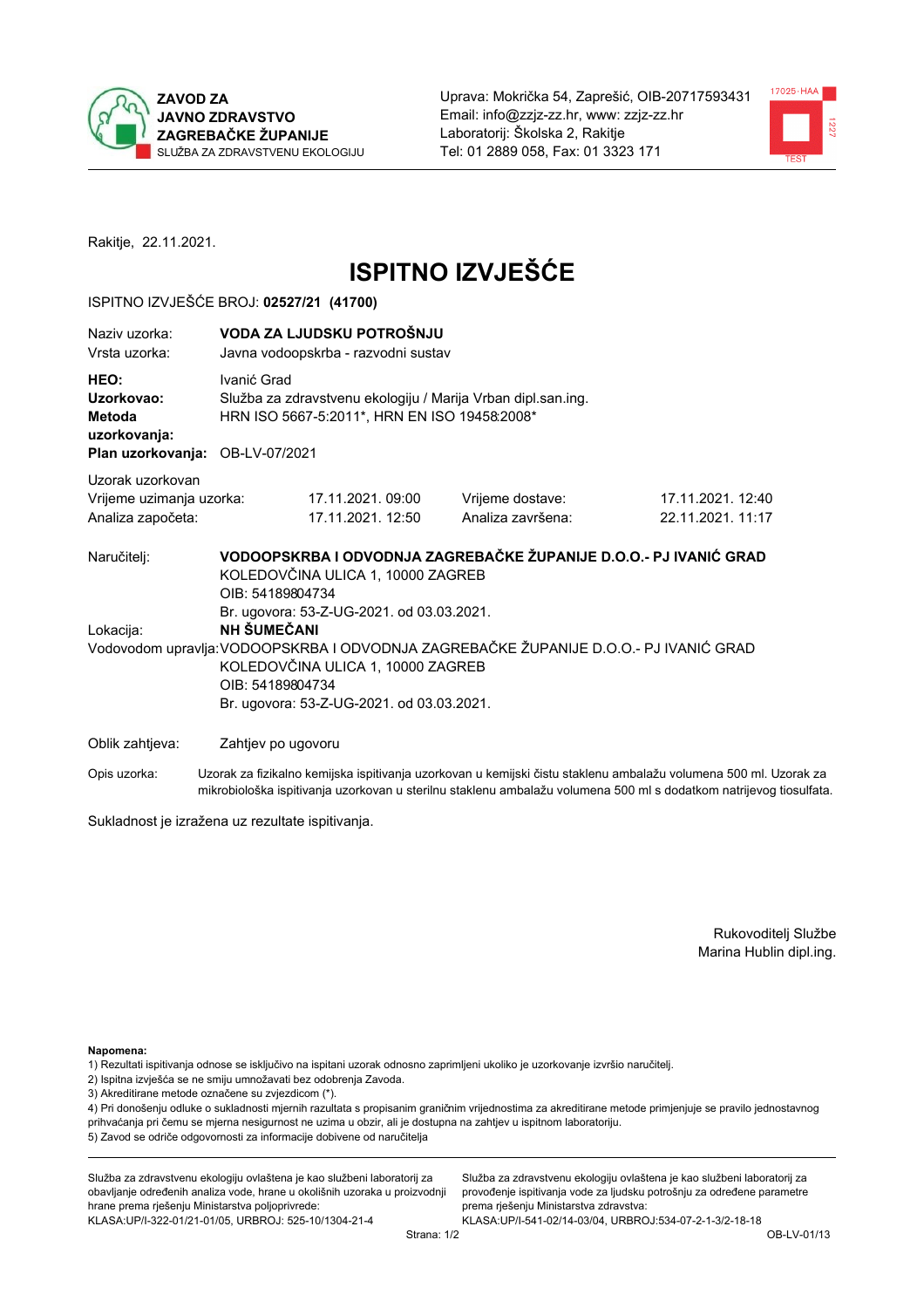## **REZULTATI ISPITIVANJA:**

| Pokazatelj                | <b>Metoda</b>                           | <b>MJ</b>                                | <b>Rezultatt</b> | <b>MDK**</b> | <b>Sukladno</b> |
|---------------------------|-----------------------------------------|------------------------------------------|------------------|--------------|-----------------|
| Temperatura               | Standard Methods 21st Ed.<br>2005.2550B | $\overline{C}$                           | 14,3             | 25           | DA              |
| Slobodni rezidualni klor  | HRN EN ISO 7393-2:2018*                 | $\overline{\text{mg/L}}$ Cl <sub>2</sub> | 0,18             | 0,5          | DA              |
| Boja                      | HRN EN ISO 7887:2012                    | mg/L Pt/Co skale                         | < 5              | 20           | DA              |
| Mutnoća                   | HRN EN ISO 7027-1:2016*                 | NTU jedinica                             | 0,13             | 4            | DA              |
| <b>Miris</b>              | HRN EN 1622:2008                        |                                          | bez              | bez          | DA              |
| Okus                      | HRN EN 1622:2008                        |                                          | bez              | bez          | DA              |
| pH                        | HRN EN ISO 10523:2012*                  | pH jedinica                              | 7,5              | $6.5 - 9.5$  | DA              |
| Temp.pri određivanju pH   |                                         | $\overline{c}$                           | 15,3             |              |                 |
| Elektrovodljivost         | HRN EN 27888:2008*                      | $\mu$ Scm <sup>-1</sup> pri 20°C         | 454              | 2500         | DA              |
| Utrošak KMnO <sub>4</sub> | HRN EN ISO 8467:2001                    | mg/L $O_2$                               | 0,7              | 5,0          | DA              |
| Kloridi                   | HRN EN ISO 10304-1:2009*                | mg/L CI                                  | 9,6              | 250,0        | DA              |
| Nitriti                   | HRN EN ISO 10304-1:2009*                | mg/L $(NO2)$                             | < 0.050          | 0,50         | DA              |
| Nitrati                   | HRN EN ISO 10304-1:2009*                | mg/L $(NO3)$                             | 4,9              | 50           | DA              |
| Amonij                    | HRN ISO 7150-1:1998*                    | mg/L $(NH_{\lambda}^{\dagger})$          | < 0,05           | 0,50         | DA              |

trezultat izražen kao manje od (<) odnosi se na granicu kvantifikacije

\*\*maksimalno dozvoljena koncentracija

## Izjava o sukladnosti

Prema ispitanim parametrima uzorak vode JE SUKLADAN zahtjevima članka 5. Zakona o vodi za ljudsku potrošnju (NN 56/2013, 64/2015, 104/2017, 115/2018, 16/2020) i priloga I Pravilnika o parametrima sukladnosti, metodama analize, monitoringu i planovima sigurnosti vode za ljudsku potrošnju te načinu vođenja registra pravnih osoba koje obavljaju djelatnost javne vodoopskrbe (NN 125/2017, 39/2020).

> Rukovoditelj Odjela Nikolina Ciban dipl.ing.

# Odjel za mikrobiološka ispitivanja voda

## **REZULTATI ISPITIVANJA:**

| Pokazatelj             | <b>Metoda</b>           | <b>MJ</b>   | <b>Rezultat</b> | $MDK**$ | <b>Sukladno</b> |
|------------------------|-------------------------|-------------|-----------------|---------|-----------------|
| Ukupni koliformi       | HRN EN ISO 9308-1:2014* | broj/100 mL |                 |         | DA              |
| Escherichia coli       | HRN EN ISO 9308-1:2014* | broj/100 mL |                 |         | DA              |
| Enterokoki             | HRN EN ISO 7899-2:2000* | broj/100 mL |                 |         | DA              |
| Aerobne bakt -36°C/48h | HRN EN ISO 6222:2000*   | broj/1 mL   |                 | 100     | DA              |
| Aerobne bakt -22°C/72h | HRN EN ISO 6222:2000*   | broj/1 mL   |                 | 100     | DA              |

\*\*maksimalno dozvoljena koncentracija

#### Izjava o sukladnosti

Prema ispitanim parametrima uzorak vode JE SUKLADAN zahtjevima članka 5. Zakona o vodi za ljudsku potrošnju (NN 56/2013, 64/2015, 104/2017, 115/2018, 16/2020) i priloga I Pravilnika o parametrima sukladnosti, metodama analize, monitoringu i planovima sigurnosti vode za ljudsku potrošnju te načinu vođenja registra pravnih osoba koje obavljaju djelatnost javne vodoopskrbe (NN 125/2017, 39/2020).

> Rukovoditelj Odjela Marina Hublin dipl.ing.

#### KRAJ ISPITNOG IZVJEŠĆA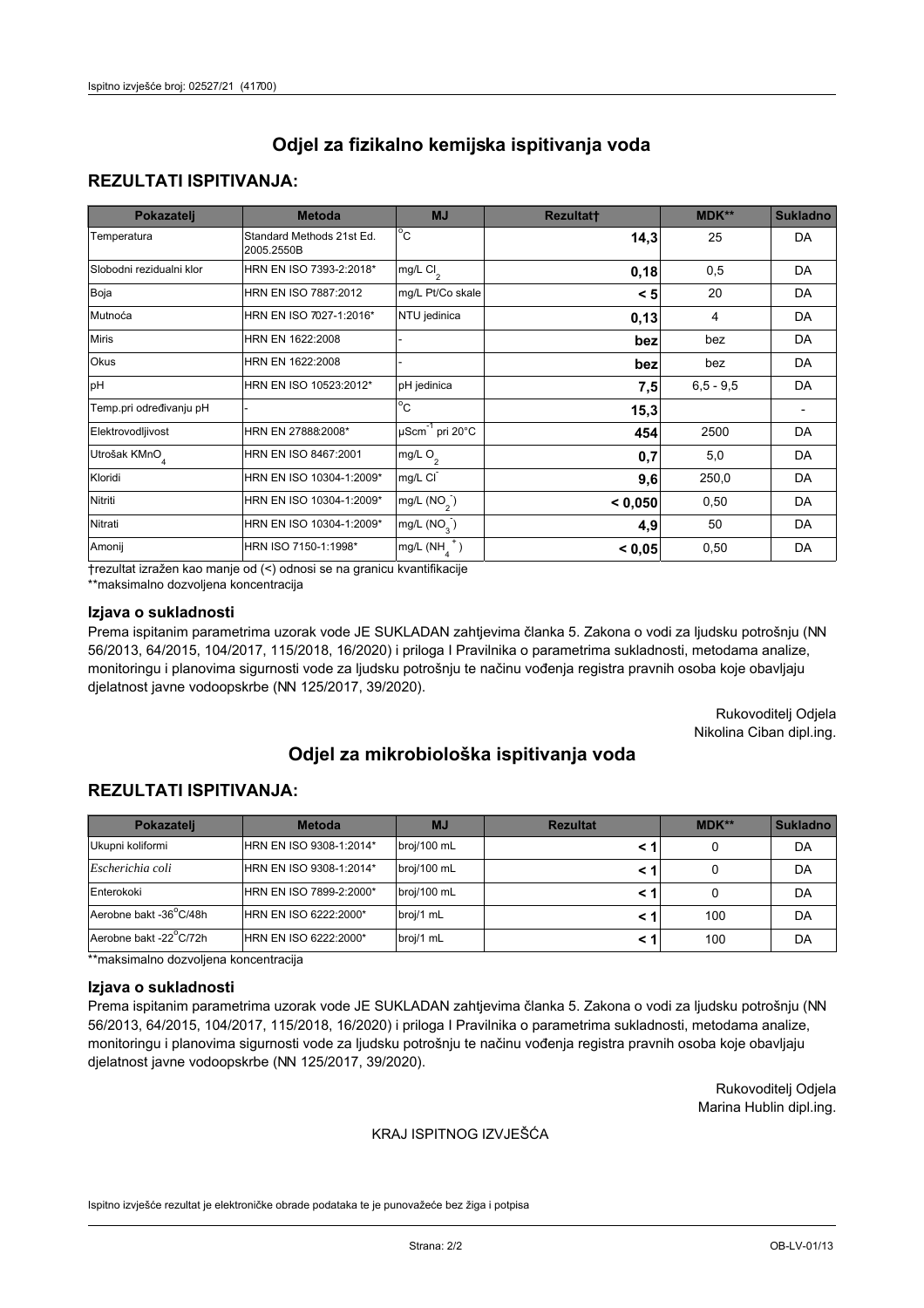



Rakitje, 22.11.2021.

# **ISPITNO IZVJEŠĆE**

### ISPITNO IZVJEŠĆE BROJ: 02528/21 (41701)

| Naziy uzorka:<br>Vrsta uzorka:                                                  | VODA ZA LJUDSKU POTROŠNJU<br>Javna vodoopskrba - razvodni sustav                                                                                                                                                                                                                                                                                                                             |                   |                                                                                                                  |  |  |  |  |  |
|---------------------------------------------------------------------------------|----------------------------------------------------------------------------------------------------------------------------------------------------------------------------------------------------------------------------------------------------------------------------------------------------------------------------------------------------------------------------------------------|-------------------|------------------------------------------------------------------------------------------------------------------|--|--|--|--|--|
| HEO:<br>Uzorkovao:<br>Metoda<br>uzorkovanja:<br>Plan uzorkovanja: OB-LV-07/2021 | Ivanić Grad<br>Služba za zdravstvenu ekologiju / Marija Vrban dipl.san.ing.<br>HRN ISO 5667-5:2011*, HRN EN ISO 19458:2008*                                                                                                                                                                                                                                                                  |                   |                                                                                                                  |  |  |  |  |  |
| Uzorak uzorkovan                                                                |                                                                                                                                                                                                                                                                                                                                                                                              |                   |                                                                                                                  |  |  |  |  |  |
| Vrijeme uzimanja uzorka:                                                        | 17.11.2021.09:20                                                                                                                                                                                                                                                                                                                                                                             | Vrijeme dostave:  | 17.11.2021. 12:40                                                                                                |  |  |  |  |  |
| Analiza započeta:                                                               | 17.11.2021. 12:50                                                                                                                                                                                                                                                                                                                                                                            | Analiza završena: | 22.11.2021.11:17                                                                                                 |  |  |  |  |  |
| Naručitelj:<br>Lokacija:                                                        | VODOOPSKRBA I ODVODNJA ZAGREBAČKE ŽUPANIJE D.O.O.- PJ IVANIĆ GRAD<br>KOLEDOVČINA ULICA 1, 10000 ZAGREB<br>OIB: 54189804734<br>Br. ugovora: 53-Z-UG-2021. od 03.03.2021.<br><b>NH OBEDIŠĆE</b><br>Vodovodom upravlja: VODOOPSKRBA I ODVODNJA ZAGREBAČKE ŽUPANIJE D.O.O.- PJ IVANIĆ GRAD<br>KOLEDOVČINA ULICA 1, 10000 ZAGREB<br>OIB: 54189804734<br>Br. ugovora: 53-Z-UG-2021. od 03.03.2021. |                   |                                                                                                                  |  |  |  |  |  |
| Oblik zahtjeva:                                                                 | Zahtjev po ugovoru                                                                                                                                                                                                                                                                                                                                                                           |                   |                                                                                                                  |  |  |  |  |  |
| Opis uzorka:                                                                    |                                                                                                                                                                                                                                                                                                                                                                                              |                   | Uzorak za fizikalno kemijska ispitivanja uzorkovan u kemijski čistu staklenu ambalažu volumena 500 ml. Uzorak za |  |  |  |  |  |

mikrobiološka ispitivanja uzorkovan u sterilnu staklenu ambalažu volumena 500 ml s dodatkom natrijevog tiosulfata. Sukladnost je izražena uz rezultate ispitivanja.

> Rukovoditelj Službe Marina Hublin dipl.ing.

Napomena:

1) Rezultati ispitivanja odnose se isključivo na ispitani uzorak odnosno zaprimljeni ukoliko je uzorkovanje izvršio naručitelj.

- 2) Ispitna izvješća se ne smiju umnožavati bez odobrenja Zavoda.
- 3) Akreditirane metode označene su zvjezdicom (\*).

4) Pri donošenju odluke o sukladnosti mjernih razultata s propisanim graničnim vrijednostima za akreditirane metode primjenjuje se pravilo jednostavnog prihvaćanja pri čemu se mjerna nesigurnost ne uzima u obzir, ali je dostupna na zahtjev u ispitnom laboratoriju. 5) Zavod se odriče odgovornosti za informacije dobivene od naručitelja

Služba za zdravstvenu ekologiju ovlaštena je kao službeni laboratorij za obavljanje određenih analiza vode, hrane u okolišnih uzoraka u proizvodnji hrane prema rješenju Ministarstva poljoprivrede: KLASA.UP/I-322-01/21-01/05, URBROJ: 525-10/1304-21-4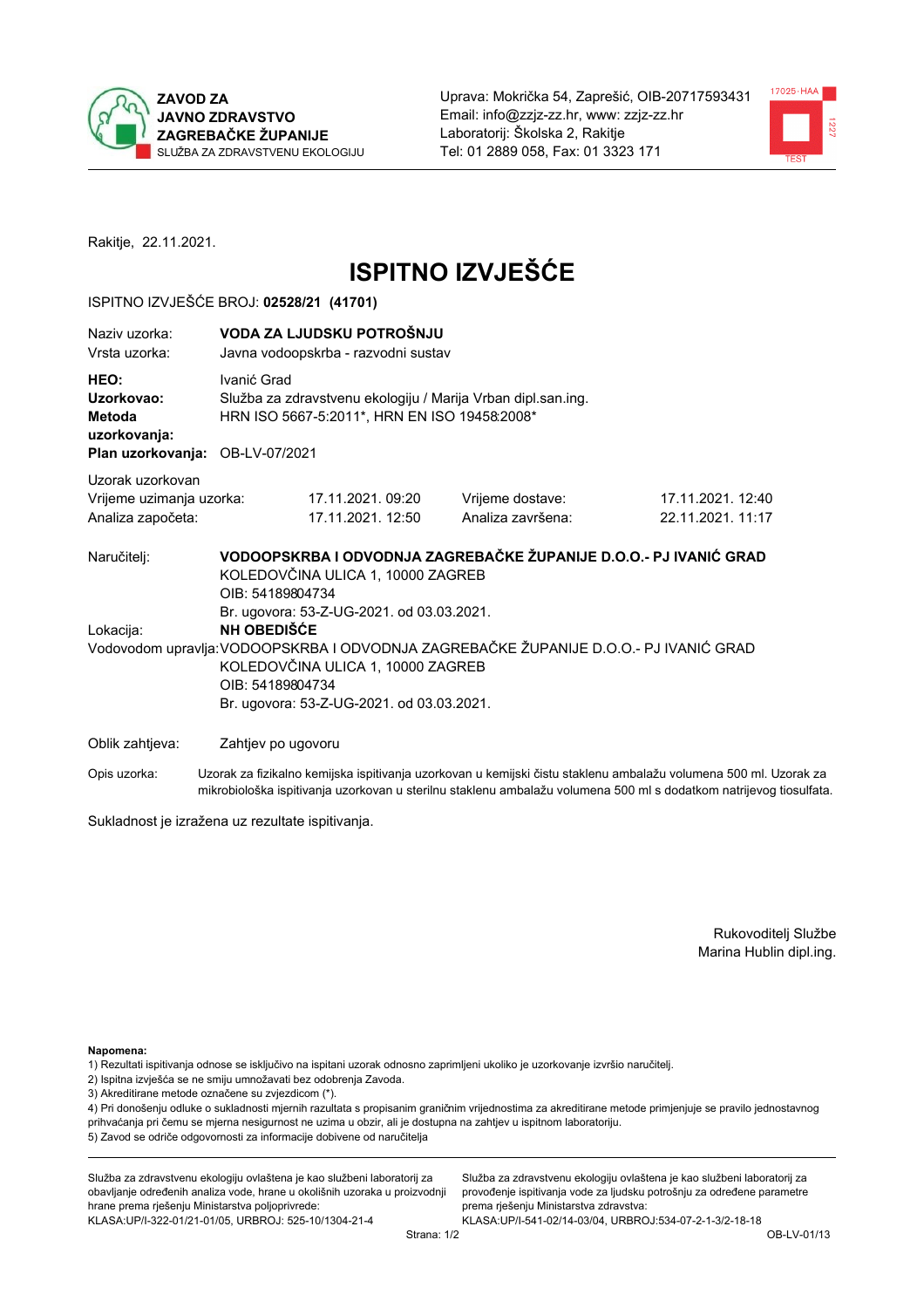## **REZULTATI ISPITIVANJA:**

| Pokazatelj                | <b>Metoda</b>                           | <b>MJ</b>                        | <b>Rezultatt</b> | MDK**       | <b>Sukladno</b> |
|---------------------------|-----------------------------------------|----------------------------------|------------------|-------------|-----------------|
| Temperatura               | Standard Methods 21st Ed.<br>2005.2550B | $\overline{^{\circ}C}$           | 15,1             | 25          | DA              |
| Slobodni rezidualni klor  | HRN EN ISO 7393-2:2018*                 | mg/L $Cl2$                       | 0,17             | 0,5         | DA              |
| Boja                      | HRN EN ISO 7887:2012                    | mg/L Pt/Co skale                 | < 5              | 20          | DA              |
| Mutnoća                   | HRN EN ISO 7027-1:2016*                 | NTU jedinica                     | 0,17             | 4           | DA              |
| <b>Miris</b>              | HRN EN 1622:2008                        |                                  | bez              | bez         | DA              |
| Okus                      | HRN EN 1622:2008                        |                                  | bez              | bez         | DA              |
| pH                        | HRN EN ISO 10523:2012*                  | pH jedinica                      | 7,5              | $6.5 - 9.5$ | DA              |
| Temp.pri određivanju pH   |                                         | $\rm ^{\circ}c$                  | 15,7             |             |                 |
| Elektrovodljivost         | HRN EN 27888:2008*                      | $\mu$ Scm <sup>-1</sup> pri 20°C | 457              | 2500        | DA              |
| Utrošak KMnO <sub>4</sub> | HRN EN ISO 8467:2001                    | mg/L $O_2$                       | < 0.5            | 5,0         | DA              |
| Kloridi                   | HRN EN ISO 10304-1:2009*                | mg/L CI                          | 10,0             | 250,0       | DA              |
| Nitriti                   | HRN EN ISO 10304-1:2009*                | mg/L (NO <sub>2</sub> )          | < 0,050          | 0,50        | DA              |
| Nitrati                   | HRN EN ISO 10304-1:2009*                | mg/L (NO <sub>2</sub> )          | 5,1              | 50          | DA              |
| Amonij                    | HRN ISO 7150-1:1998*                    | $mg/L(NH_A^+)$                   | < 0,05           | 0,50        | DA              |

trezultat izražen kao manje od (<) odnosi se na granicu kvantifikacije

\*\*maksimalno dozvoljena koncentracija

## Izjava o sukladnosti

Prema ispitanim parametrima uzorak vode JE SUKLADAN zahtjevima članka 5. Zakona o vodi za ljudsku potrošnju (NN 56/2013, 64/2015, 104/2017, 115/2018, 16/2020) i priloga I Pravilnika o parametrima sukladnosti, metodama analize, monitoringu i planovima sigurnosti vode za ljudsku potrošnju te načinu vođenja registra pravnih osoba koje obavljaju djelatnost javne vodoopskrbe (NN 125/2017, 39/2020).

> Rukovoditelj Odjela Nikolina Ciban dipl.ing.

# Odjel za mikrobiološka ispitivanja voda

## **REZULTATI ISPITIVANJA:**

| Pokazateli             | <b>Metoda</b>           | <b>MJ</b>   | <b>Rezultat</b> | $MDK**$ | <b>Sukladno</b> |
|------------------------|-------------------------|-------------|-----------------|---------|-----------------|
| Ukupni koliformi       | HRN EN ISO 9308-1:2014* | broj/100 mL |                 |         | DA              |
| Escherichia coli       | HRN EN ISO 9308-1:2014* | broj/100 mL |                 |         | DA              |
| Enterokoki             | HRN EN ISO 7899-2:2000* | broj/100 mL |                 |         | DA              |
| Aerobne bakt -36 C/48h | HRN EN ISO 6222:2000*   | broj/1 mL   |                 | 100     | DA              |
| Aerobne bakt -22 C/72h | HRN EN ISO 6222:2000*   | broj/1 mL   |                 | 100     | DA              |

\*\*maksimalno dozvoljena koncentracija

#### Izjava o sukladnosti

Prema ispitanim parametrima uzorak vode JE SUKLADAN zahtjevima članka 5. Zakona o vodi za ljudsku potrošnju (NN 56/2013, 64/2015, 104/2017, 115/2018, 16/2020) i priloga I Pravilnika o parametrima sukladnosti, metodama analize, monitoringu i planovima sigurnosti vode za ljudsku potrošnju te načinu vođenja registra pravnih osoba koje obavljaju djelatnost javne vodoopskrbe (NN 125/2017, 39/2020).

> Rukovoditelj Odjela Marina Hublin dipl.ing.

#### KRAJ ISPITNOG IZVJEŠĆA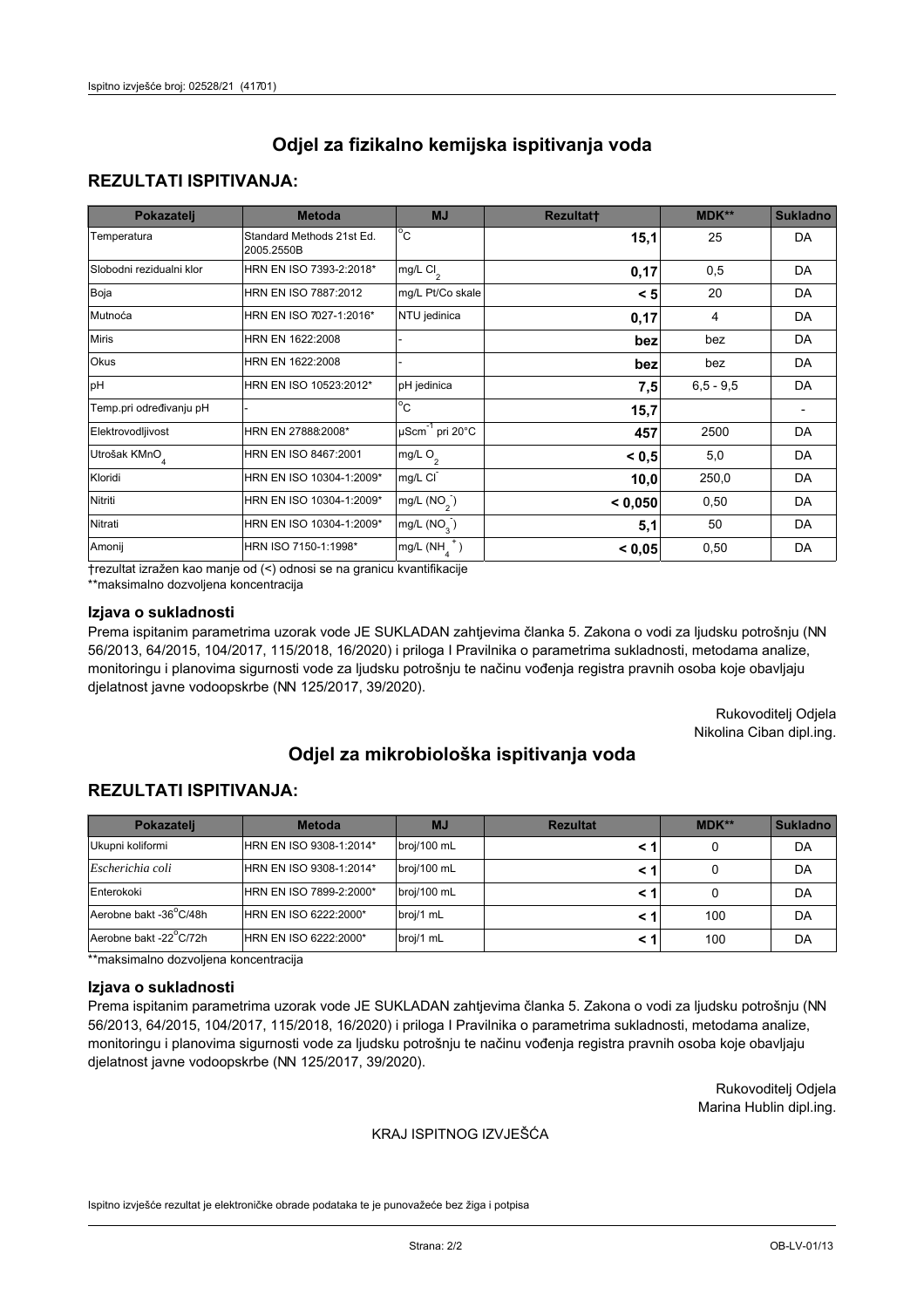



Rakitje, 22.11.2021.

# **ISPITNO IZVJEŠĆE**

#### ISPITNO IZVJEŠĆE BROJ: 02529/21 (41702)

| Naziv uzorka:<br>Vrsta uzorka:                                                  |                                                                                                                                                                         | VODA ZA LJUDSKU POTROŠNJU<br>Javna vodoopskrba - razvodni sustav               |                                                                                                          |                   |  |  |  |
|---------------------------------------------------------------------------------|-------------------------------------------------------------------------------------------------------------------------------------------------------------------------|--------------------------------------------------------------------------------|----------------------------------------------------------------------------------------------------------|-------------------|--|--|--|
| HEO:<br>Uzorkovao:<br>Metoda<br>uzorkovanja:<br>Plan uzorkovanja: OB-LV-07/2021 | Ivanić Grad<br>Služba za zdravstvenu ekologiju / Marija Vrban dipl.san.ing.<br>HRN ISO 5667-5:2011*, HRN EN ISO 19458:2008*                                             |                                                                                |                                                                                                          |                   |  |  |  |
| Uzorak uzorkovan                                                                |                                                                                                                                                                         |                                                                                |                                                                                                          |                   |  |  |  |
| Vrijeme uzimanja uzorka:                                                        |                                                                                                                                                                         | 17.11.2021. 09:45                                                              | Vrijeme dostave:                                                                                         | 17.11.2021. 12:40 |  |  |  |
| Analiza započeta:                                                               |                                                                                                                                                                         | 17.11.2021. 12:51                                                              | Analiza završena:                                                                                        | 22.11.2021.11:17  |  |  |  |
| Naručitelj:                                                                     | VODOOPSKRBA I ODVODNJA ZAGREBAČKE ŽUPANIJE D.O.O.- PJ IVANIĆ GRAD<br>KOLEDOVČINA ULICA 1, 10000 ZAGREB<br>OIB: 54189804734<br>Br. ugovora: 53-Z-UG-2021. od 03.03.2021. |                                                                                |                                                                                                          |                   |  |  |  |
| Lokacija:                                                                       | <b>NH ŠIRINEC</b>                                                                                                                                                       |                                                                                |                                                                                                          |                   |  |  |  |
|                                                                                 | OIB: 54189804734                                                                                                                                                        | KOLEDOVČINA ULICA 1, 10000 ZAGREB<br>Br. ugovora: 53-Z-UG-2021. od 03.03.2021. | Vodovodom upravlja: VODOOPSKRBA I ODVODNJA ZAGREBAČKE ŽUPANIJE D.O.O.- PJ IVANIĆ GRAD                    |                   |  |  |  |
| Oblik zahtjeva:                                                                 | Zahtjev po ugovoru                                                                                                                                                      |                                                                                |                                                                                                          |                   |  |  |  |
| $O_{\mathcal{D}}$ is urgently in the set of $\mathcal{D}$                       |                                                                                                                                                                         |                                                                                | -Uzarok za fizikolna komijeko jenitivanje uzarkovan u komijeki čietu otoklonu amboložu volumena 500 mL U |                   |  |  |  |

Uzorak za fizikalno kemijska ispitivanja uzorkovan u kemijski čistu staklenu ambalažu volumena 500 ml. Uzorak za Opis uzorka: mikrobiološka ispitivanja uzorkovan u sterilnu staklenu ambalažu volumena 500 ml s dodatkom natrijevog tiosulfata.

Sukladnost je izražena uz rezultate ispitivanja.

Rukovoditelj Službe Marina Hublin dipl.ing.

Napomena:

- 1) Rezultati ispitivanja odnose se isključivo na ispitani uzorak odnosno zaprimljeni ukoliko je uzorkovanje izvršio naručitelj.
- 2) Ispitna izvješća se ne smiju umnožavati bez odobrenja Zavoda.
- 3) Akreditirane metode označene su zvjezdicom (\*).

4) Pri donošenju odluke o sukladnosti mjernih razultata s propisanim graničnim vrijednostima za akreditirane metode primjenjuje se pravilo jednostavnog prihvaćanja pri čemu se mjerna nesigurnost ne uzima u obzir, ali je dostupna na zahtjev u ispitnom laboratoriju. 5) Zavod se odriče odgovornosti za informacije dobivene od naručitelja

Služba za zdravstvenu ekologiju ovlaštena je kao službeni laboratorij za obavljanje određenih analiza vode, hrane u okolišnih uzoraka u proizvodnji hrane prema rješenju Ministarstva poljoprivrede: KLASA.UP/I-322-01/21-01/05, URBROJ: 525-10/1304-21-4